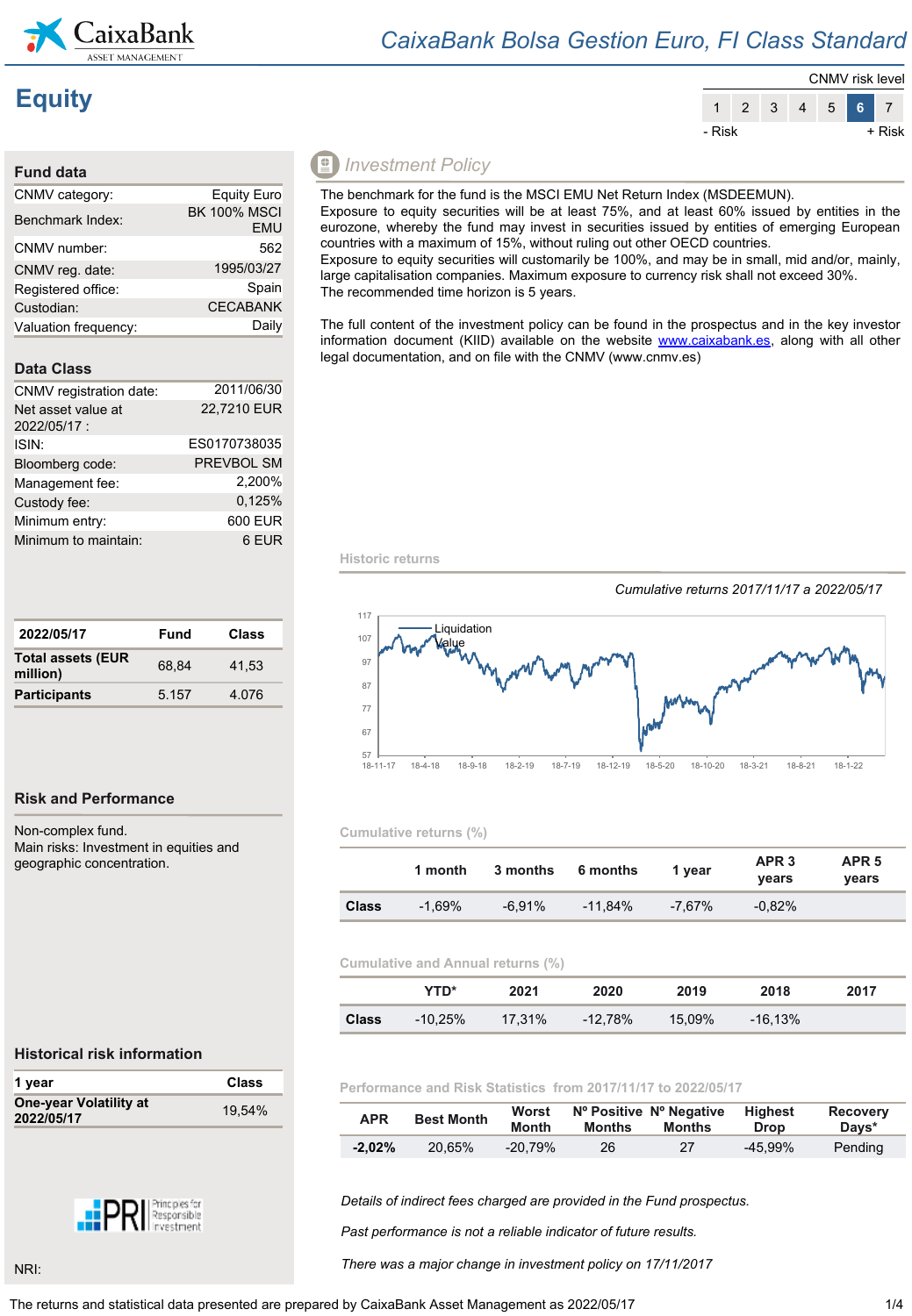

# **Equity**



The fundamental element in the investment process is detailed analysis of the companies, sectors and countries in the investment universe for the various products. Our investment philosophy places particular importance on in-depth analysis of companies and seeking adequate revaluation potential for the risk of each investment. To this end, together with monitoring macroeconomic variables and their impact on countries and sectors, we also monitor the valuation and outlook for each company.



Unavailable







## Sector distribution Geographic distribution





■ 100,00% Euro

### Currency distribution Main securities in the portfolio

| Ac.Asml Holding Nv              | 5.55% |
|---------------------------------|-------|
| Ac Sanofi                       | 3.88% |
| Ac.Lvmh Moet Hennessy Louis Vui | 3.77% |
| Ac Sap Se                       | 3.39% |
| Ac.Siemens Ag-Reg               | 3,33% |
| Ac Schneider Electric Se        | 2.71% |
| Ac.Allianz Se-Reg               | 2.60% |
| Ac Enel Spa                     | 2.59% |
| Ac.Bayer Ag-Reg                 | 2.59% |
| Ac.Nokia Ovi                    | 2,31% |

### **Fund management team**

The management team has highly experienced professionals dedicated solely to managing equity funds. Each of these asset managers specialises in a sector and geographic region, enabling more in-depth analysis of companies, sectors and countries.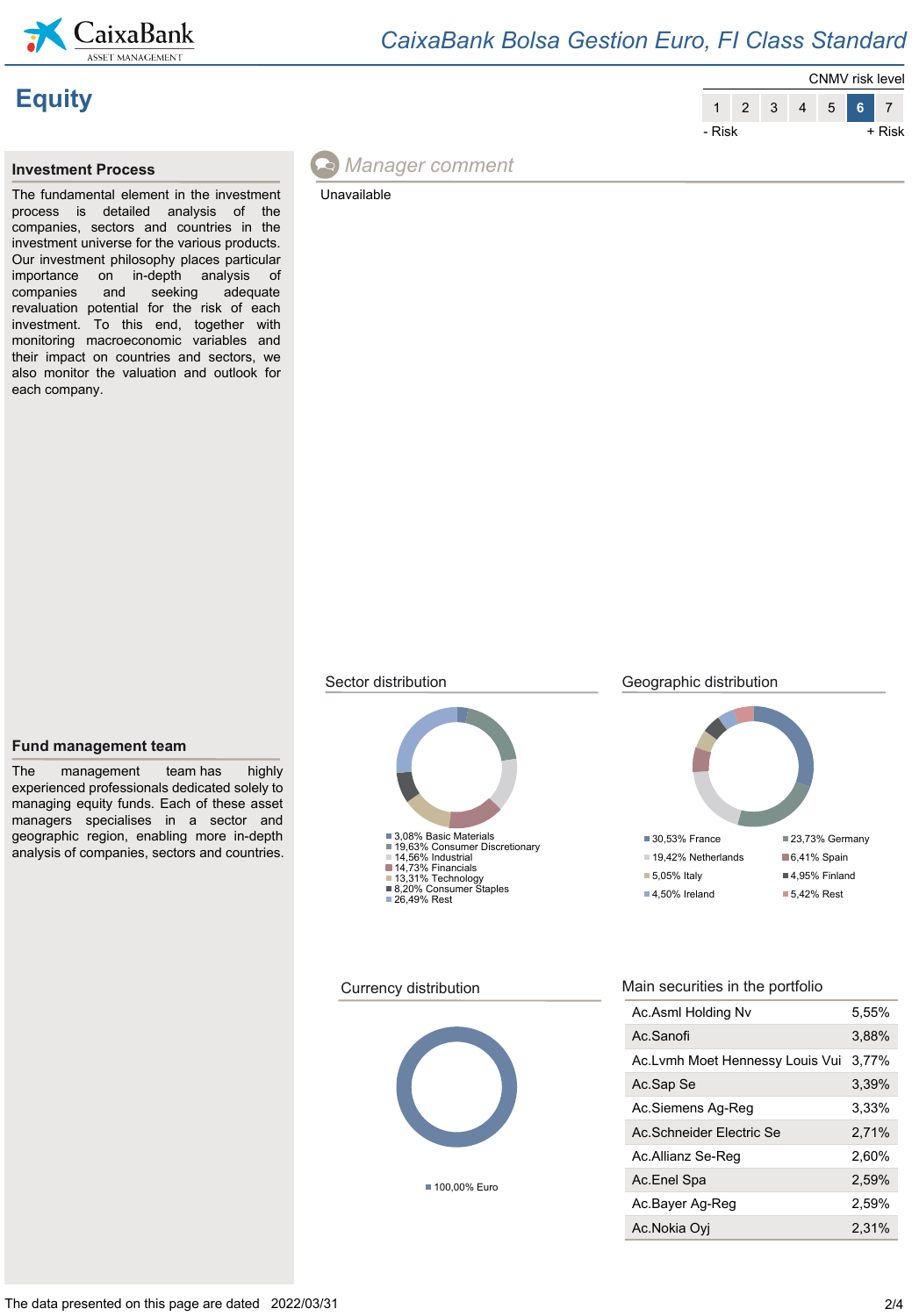

#### *Information for customers before investing*

The customer will receive: a basic prospectus or key information document for investors and latest six-month report.

#### *Information for customers after investing*

As a unit holder, the customer will receive by post, or by email on prior request, a statement showing the position of all his/her funds (once a month if transactions have been made or at year end if none have been made), a six-month report, an annual report and (on prior request) quarterly reports. The customer may expressly request not to receive these periodic reports.

#### *Customer transactions*

Customers must sign an order slip to perform a transaction. The slip serves as documentary accreditation of the order to buy or sell units or shares, placed by the unit holder with the Fund Promoter. In the case of online purchases, for all intents and purposes, inputting the password needed to perform the transaction will be treated as an order placed by the unit holder with the Fund Promoter. The customer will subsequently receive a receipt with details showing that the order has been executed.

#### *Restrictions on sale*

This product cannot be sold to US citizens or residents because it is not possible to comply with the obligation to register in that country the assets sold to its citizens.

#### *Subscription and redemption procedure*

Orders placed by a unit holder after 3:00 p.m. or on a non-trading day will be processed along with those placed on the next trading day. Fund Promoters can establish cut-off times that are different to and earlier than those generally established by the Management Company, providing the Fund Promoter duly notifies the unit holder of the cut-off times established.

# *Description of risks*

#### *Credit risk:*

Investing in fixed income assets entails credit risk vis-à-vis the issuer and/or the issue. Credit risk is the risk that the issuer cannot repay the principal and interest when these are due. Credit rating agencies rate the solvency of some issuers/fixed income issues to indicate their probable credit risk. In general, the price of a fixed income security will go down if the obligation to settle the principal or interest is not fulfilled, if the rating agencies downgrade the credit rating for the issuer or issue, or if other news affects market perception of the credit risk. Issuers and issues with high credit ratings entail low credit risk, while issuers and issues with a medium credit rating entail moderate credit risk. A high level of credit risk is assumed if no rating is required for issuers of fixed income securities or if issuers or issues with a low credit rating are selected.

#### *Risk of investment in emerging countries:*

Investments in emerging countries may be more volatile than those in developed markets. Some of these countries may have relatively unstable governments, economies based on a limited number of industries, and securities markets on which few securities are traded. The risk of assets being nationalised or expropriated, and economic, political and social instability, are greater in emerging markets than in developed markets. Securities markets in emerging countries tend to have far lower trading volumes than a developed market, leading to a lack of liquidity and high price volatility.

#### *Market risk:*

Market risk is a general risk that results from investing in any type of asset. Asset prices depend especially on the status of the financial markets, and the issuer's economic performance, which, in turn, is affected by the general state of the global economy and economic and political circumstances in each country. In particular, investments carry the following risks:

#### •*Market risk for investment in equities:*

Deriving from fluctuations in the price of equities. The equities market is generally highly volatile and therefore the price of equities can fluctuate widely.

#### •*Interest rate risk:*

Variations or fluctuations in interest rates affect the price of fixed income assets. Increases in interest rates generally exert downward pressure on the price of these assets, while decreases in rates push up their price. The sensitivity of fixed income security prices to fluctuations in interest rates is greater the longer the security's term to maturity.

#### •*Exchange rate risk:*

Investing in assets in currencies other than the reference currency of the holding entails a risk stemming from fluctuations in exchange rates.

#### *Sector or geographical concentration risk:*

Concentrating a major part of investments in a single country or limited number of countries could involve assuming the risk of economic, political and social conditions in these countries having a significant impact on the returns on investment. Equally, the performance of a fund that concentrates investments in one economic sector or in a limited number of sectors will be closely linked to the performance of the companies in these sectors. Companies in the same sector often face the same hurdles, problems and regulatory burdens and, therefore, the price of their securities could fluctuate in a similar and more parallel manner to these or other market conditions. Consequently, concentration means that fluctuations in the prices of the assets in which investments have been made have a greater impact on the performance of the holding than if a more diversified portfolio is held.